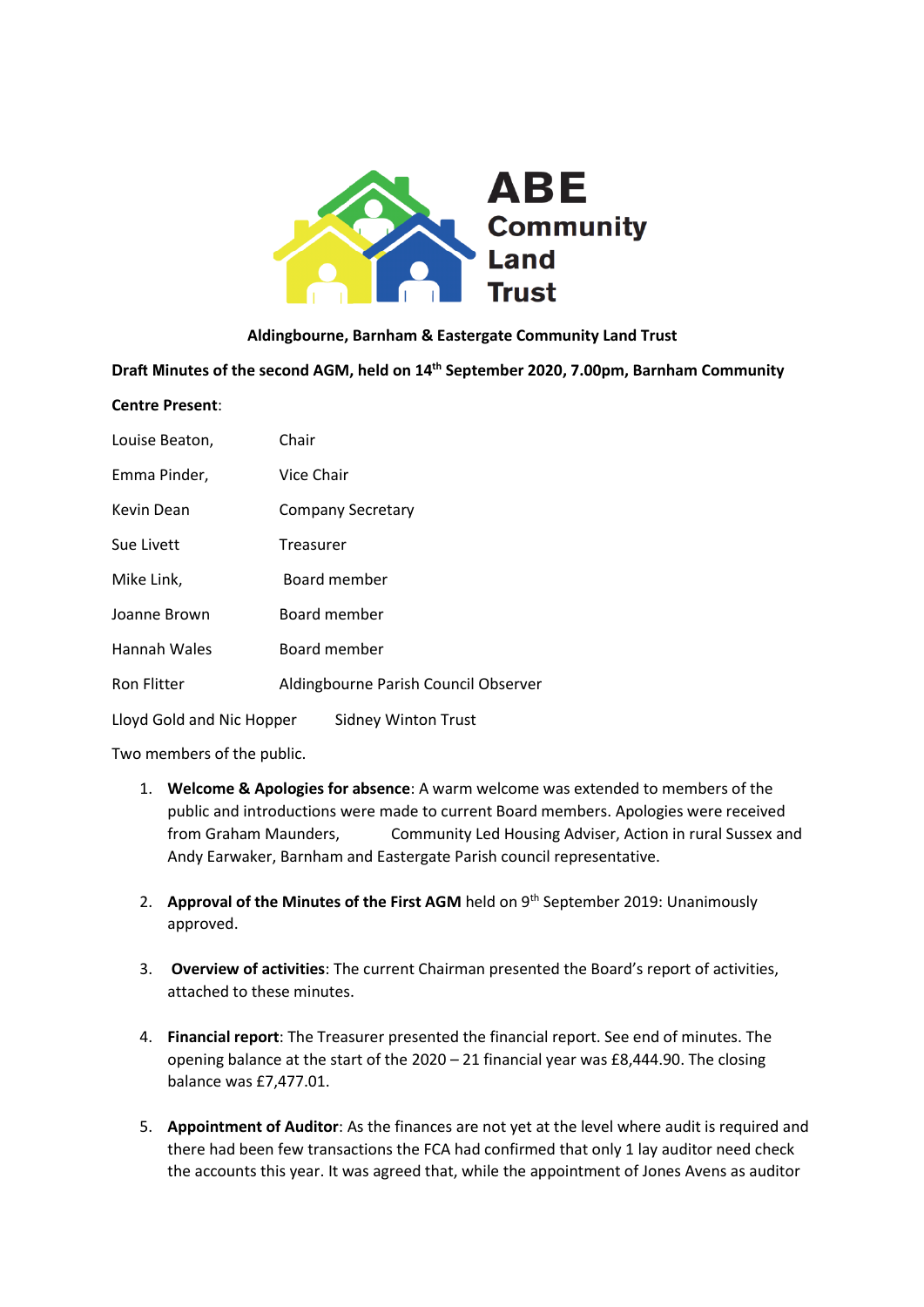would remain in place, for this 2019 – 2020 financial year and next (anticipating the CLT is in the same position for 2020 – 2021), an independent check would be carried out by Independent Examiners Ltd, who would charge £220 - £250 + VAT.

6. **Appointment of Board members**: According to the agreed CLT policy, 1/3rd automatically retire each year. Alphabetically, Mike Link & Sue Livett retire and are eligible for reappointment. Both were willing to be reappointed and elected unanimously. The Chair and Vice Chairman are elected at the Board meeting held immediately after the AGM.

### 7. **Any other business**:

**Potential site for affordable housing for local people: Lloyd Gold and Nic Hopper** explained the interest of the Sidney Winton Trust in exploring provision of affordable flats for local people as part of the regeneration of the shops and associated flats at Barnham Square. He confirmed that the Trust would be willing to give nomination rights to ABE CLT, so that priority could be given to housing local people, providing a long term legacy of housing for local people, and the Board indicated that it would be likely to require a minimum of approx. 15 units in accordance with the Housing Needs Survey carried out in 2019. ABE CLT would liaise with Barnham and Eastergate Parish Council regarding comments on the sketch plans and layout which were likely to be available at the end of September.

The meeting closed at 8 pm.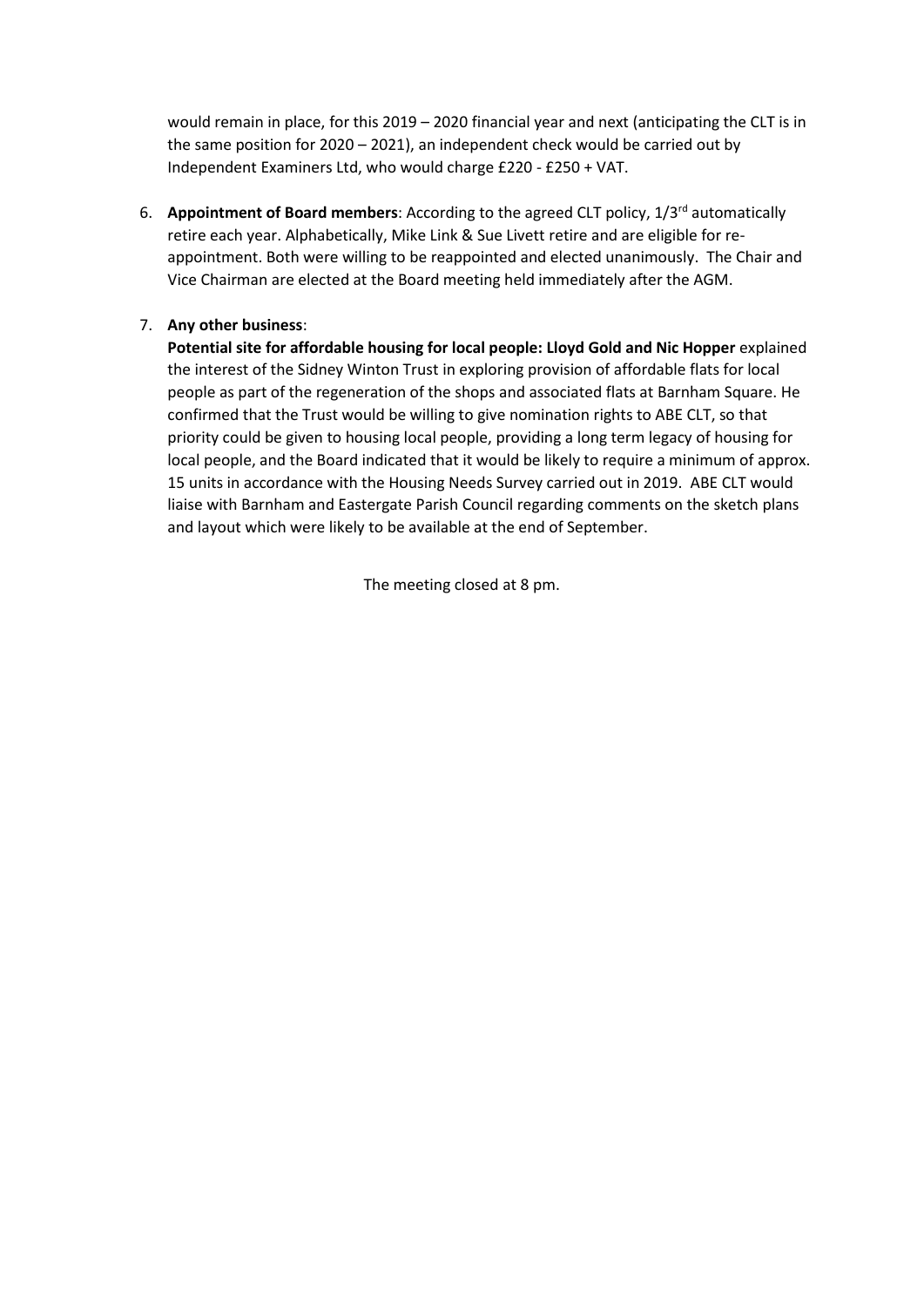

# **Second Annual Report**

# **Overview of Activities 2019 – 20 for the ABE CLT AGM on September 14th 2020**

# **Purpose/background**

Aldingbourne, Barnham and Eastergate Community Land Trust (ABE CLT) has been set up to develop and manage homes for which people living and working in the parishes will have priority, and to manage other assets important to our community, if appropriate. We wish to make sure homes are genuinely affordable, based on what people actually earn in this area, not just for now but for every future occupier, which means that they would not be subject to the Right to Buy.

ABE CLT formally came into being on  $7<sup>th</sup>$  February 2019, when it was registered with the Financial Conduct Authority as a non-charitable Community Benefit Society, and the first AGM was held in September 2019. The CLT has been supported throughout by Graham Maunders, Manager of the Sussex Community Housing Hub at Action in rural Sussex (AirS), which is supported by Arun District Council (ADC). The Board have been extremely grateful for the expertise which Graham has brought to its discussions which has undoubtedly made a significant difference as we progress towards delivering low cost housing for local people, given the complexity of the planning, housing and financial regimes within which CLTs have to operate.

# **Board members**

Board members are ordinary local people. Between 5 and 12 Board members can be appointed. The Board's policy is to invite people who might be interested in joining to attend a few meetings first so as everyone can get to know each other and would welcome new members. The Board usually meets every other month.

Our Board for the last year have been:

| Louise Beaton | Chair                                |
|---------------|--------------------------------------|
| Emma Pinder   | Vice Chair                           |
| Sue Livett    | Treasurer                            |
| Mike Link     |                                      |
| Kevin Dean    | Anti Money-Laundering Officer        |
| Joanne Brown  |                                      |
| Hannah Wales  |                                      |
| Phillip Henke | (resigned June 2019 owing to moving) |
|               |                                      |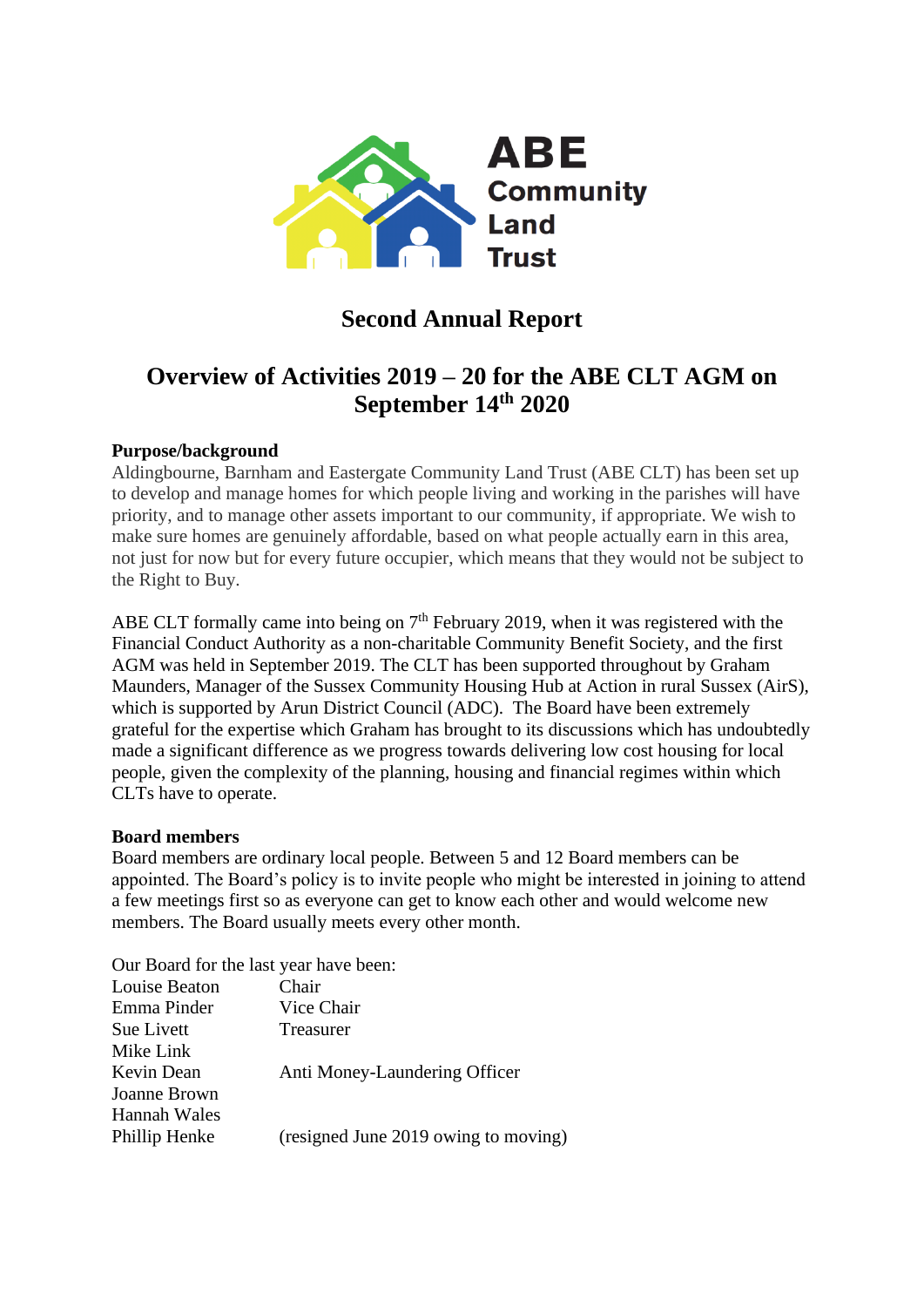We are very grateful to all our Board members, who have worked very hard during the year to establish a sound footing for the CLT.

Aldingbourne Parish Council and Barnham and Eastergate Parish Council have both appointed observers to the Board, who regularly attend meetings and we continue to be grateful to both Councils for their interest and financial support.

## **Funding**

The CLT was originally supported with start up costs through a grant of £5,000 from Aldingbourne Parish Council and a grant from the National CLT Network. A Business Plan was prepared in summer 2019. This year Arun District Council have kindly covered the cost of engaging AirS to carry out a Housing Needs Survey of the two parishes (see below). Once sites are progressed, membership is expected to grow and fees should help meet essential running costs. With a currently low income base FCA rules require the CLT to have an independent financial check by a lay person, not a professional audit. Our thanks go to Treasurer Sue Livett and Board member Kevin Dean for their oversight of financial matters.

## **Achievements**

**Partners –** The CLT needs to work closely with Arun District Council and partner Housing Associations in order to obtain sites for affordable housing. The Sussex Community Housing Hub maintains a productive relationship with Arun District Council in relation to its support for CLTs in the District generally, particularly via the ADC Housing Enablement Manager, and the ABE CLT has benefitted from this in moving forward with proposals, following earlier meetings with key officers and councillors. Aster Housing Association and Saxon Weald Housing Associations have been chosen as the CLT's partners and the CLT is also working with Southern Housing Association in relation to the Wings Nursery site.

A meeting due to have taken place with Andrew Griffiths MP and the Parish Councils in April 2020 was postponed owing to Covid 19.

**Housing Needs –** In order to obtain up to date information about housing needs in the two parishes a Housing Needs Survey was distributed to 3,985 households by post in July 2019, accompanied by publicity via the press, schools, parish magazine and BEPC newsetter. 489 were returned, a response rate of 12.3%, and a report provided by AirS in Autumn 2019. The purpose of this study was to objectively assess the current scale and nature of the need for affordable housing in Aldingbourne, Barnham and Eastergate Parishes. 46 households were shown to be in need of affordable housing due to the inadequacy of their current housing in meeting their needs and their inability to rent or purchase a suitable property on the open market within the immediate area. All of these households possess a local connection to the parish. Only four (8.7%) of those households in need of affordable housing identified that they are currently on a local authority or housing association housing register. 59 (12%) said 'yes' they had in response to - *Has any member of your family left the Parish in the last few years due to a difficulty in finding an affordable home locally?*

The full report is available on the ABE CLT website and has subsequently informed discussions with Housing Associations, site owners and Arun District Council.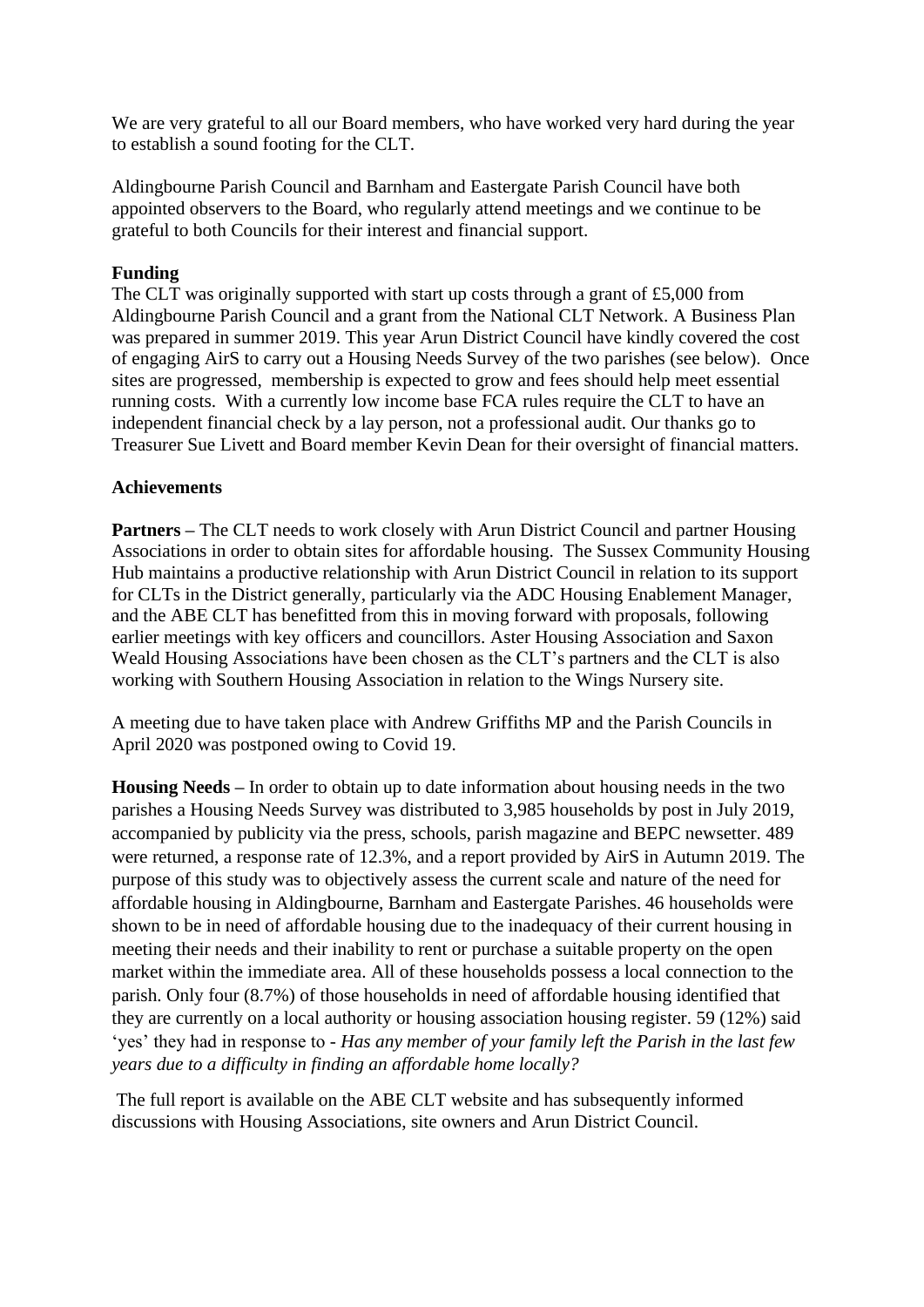**Housing sites** – The CLT is fortunate to have been in discussion with site owners for 3 sites in the two parishes, all of whom are keen to support the delivery of affordable housing for local people. Wings Nursery and land north of Lees Yard are identified in the review of the Aldingbourne Neighbourhood Plan as housing sites to deliver affordable housing for local people. Southern Housing Association acquired Wings nursery and the CLT will have nomination rights for 30% affordable housing (between 18 and 24 units) in accordance with the s106 agreement already in place for the site. Designs discussed with the owners for the land north of Lees Yard include a workplace "hub", the 12 affordable housing units to be managed by Aster Housing Association for the CLT. The CLT has supported planning applications for these sites on the basis of these arrangements for its delivery of affordable housing for local people. The CLT has also opened discussions with trustees of the Sidney Winton Trust about having nomination rights on a portion of flats forming part of a redevelopment in Barnham. In partnership with Saxon Weald Housing Association the CLT has also looked into the possibility of Rural Exception Sites. In these discussions the CLT has been particularly grateful for the design experience of Board member Emma Pinder, an Architect.

**Housing Allocations Policy –** Clarity about the basis on which the CLT will allocate affordable housing will be essential as we move forward with these sites and we are particularly grateful to Mike Link, who worked up an initial draft and to Graham Maunders at AirS, who has taken this further with Arun District Council with the aim of integrating the CLT's Housing Allocation Policy with s106 arrangements, and the CLT's priority of assisting people with a local connection to the parishes with Arun's Housing Register.

**Communications –** Articles have been placed regularly in the parish magazine and Sussex Local to keep people informed of progress. Updates have been given to the Parish Councils. A website, facebook page and Twitter account have been set up and we have been very grateful to Board member Hannah Wales and Fandango Marketing for their help. Leaflets were circulated to all households with the Housing Needs Survey.

**Policies:** Policies adopted include GDPR, Conflict of Interest, Membership, Board recruitment, Equality and Diversity, Financial. Our thanks to Joanne Brown for organising these, which can be found on the CLT website.

**Membership** - Membership keeps people in touch as housing schemes develop. It costs as little as £1. Further donations are also welcome. A membership form is available on our website. Please return to the Treasurer c/o Aldingbourne Trust, Blackmill Lane, Norton, Aldingbourne, Chichester PO18 0JP.

Contacts: Contact the CLT via [infoabeclt@gmail.com](mailto:infoabeclt@gmail.com) or Chairman Louise Beaton on 01243 543475 if you would like further information.

For more information, visit our website at abecommunitylandtrust.org.uk. Please share our work with others on Facebook at BarnhamCLT, or on Twitter @BarnhamClt.

Aldingbourne, Barnham and Eastergate Community Land Trust is registered with the FCA as a Community Benefit Society, Registration no: 8039. The registered address is the Parish Office, Barnham Community Hall, Murrell's Field, Yapton Road, Barnham, West Sussex. PO22 OAY. The correspondence address is c/o Aldingbourne Trust,, Blackmill Lane, Norton, Chichester, PO18 OJP.

Follow us on Twitter @BarnhamClt, on Facebook @BarnhamCLT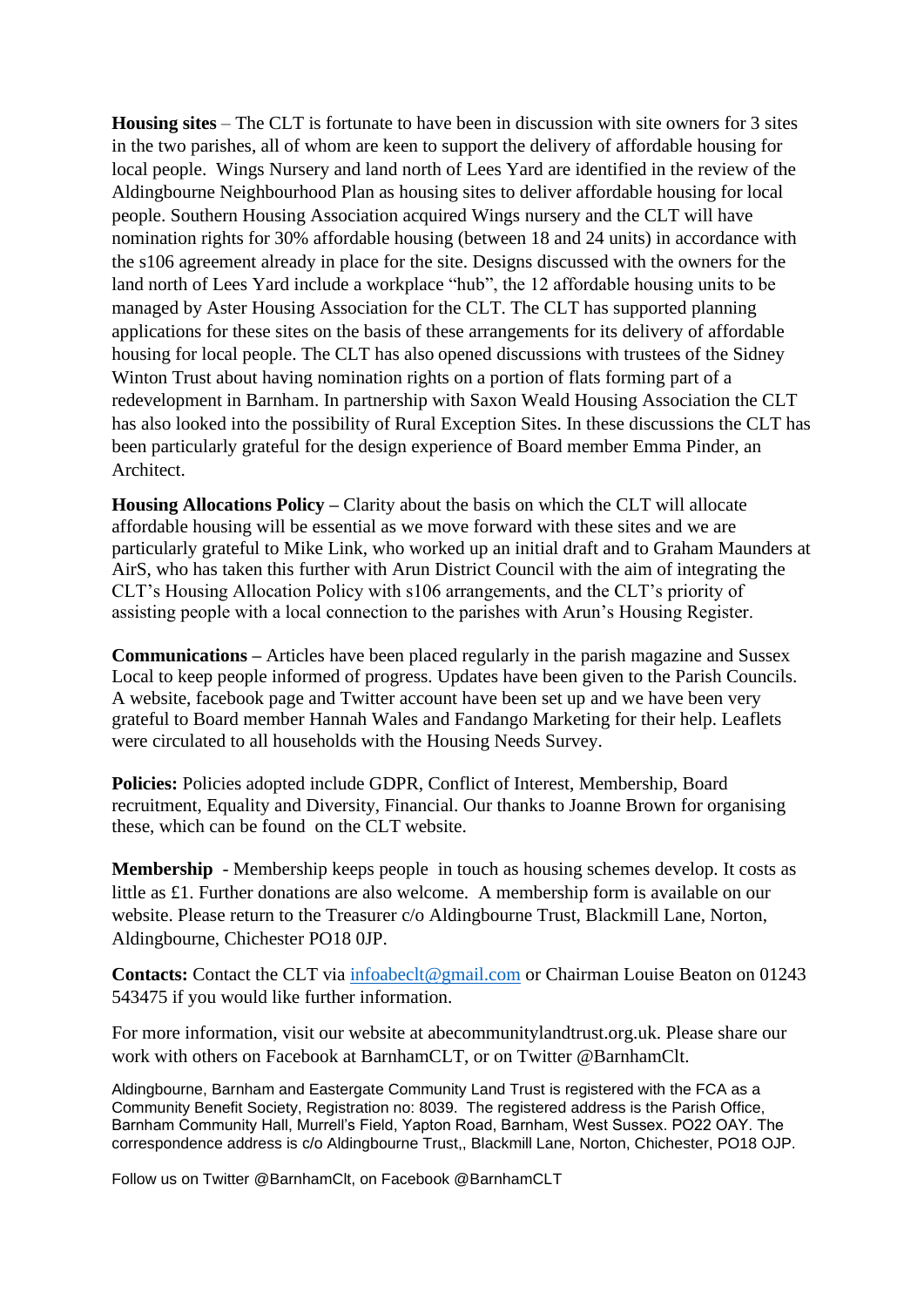Aldingbourne, Barnham & Eastergate Community Land Trust Income & Expenditure for year ending 31/3/20

| <b>INCOME</b>           | £       | <b>Notes</b>                                  |
|-------------------------|---------|-----------------------------------------------|
| Membership              | 140     |                                               |
| Total                   | 140     |                                               |
|                         |         |                                               |
| <b>EXPENDITURE</b>      |         |                                               |
| <b>CLT Network fees</b> | 300     | Represents two years of fees, due to dates in |
| Printing                | 330     |                                               |
| Surveys                 | 331.2   |                                               |
| Insurance               | 296.69  |                                               |
|                         | 961.2   |                                               |
| Cash in bank 14/9/20    | 7031.01 |                                               |
|                         |         |                                               |